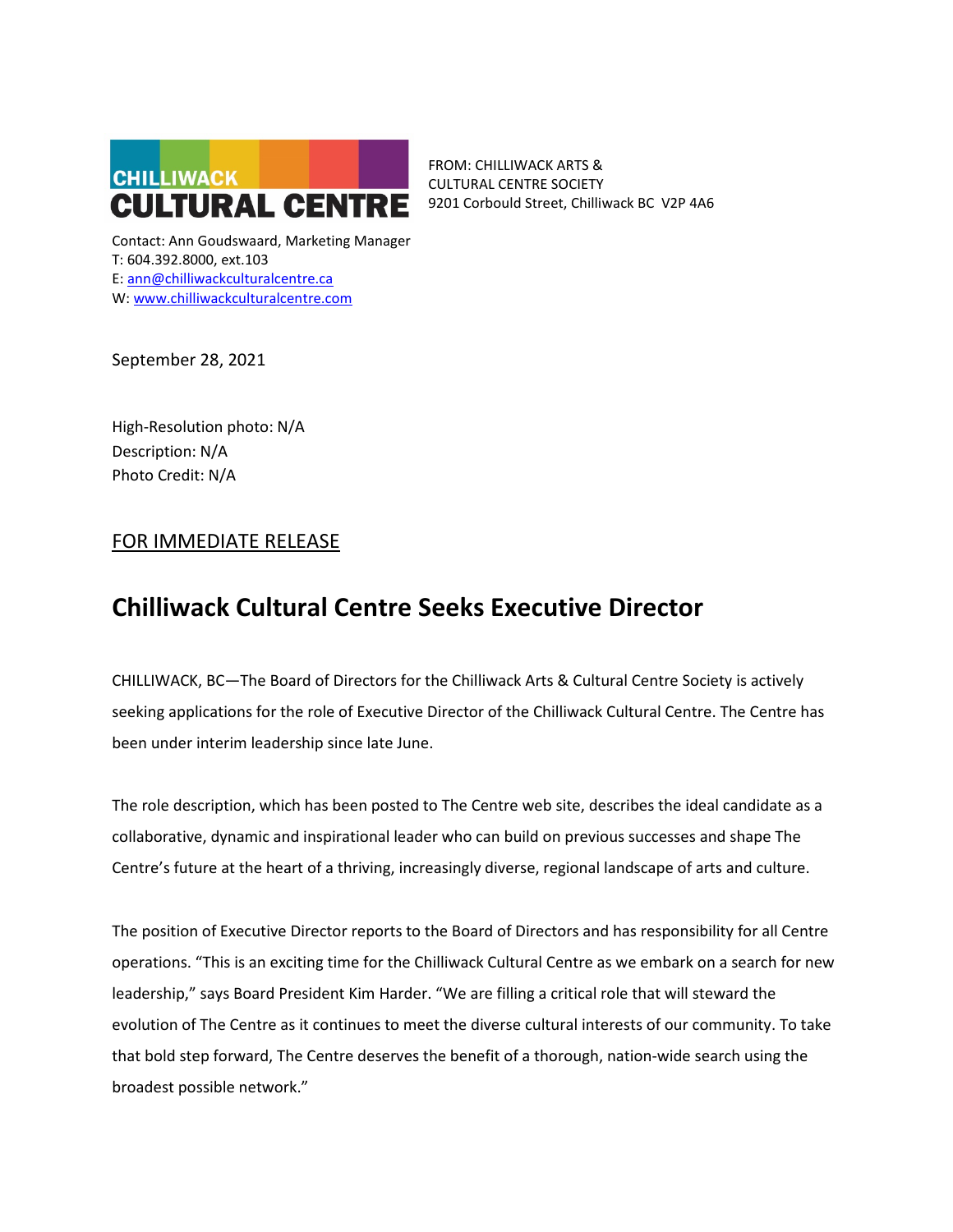To inform the search strategy and process, the Board engaged the support of independent consultant Mary Blais – a Canadian arts and culture specialist with a deep personal understanding of what the role requires. Mary has served on a number of boards, among them B.C.'s ArtStarts in Schools where she chaired the Outreach Committee, the Board of the B.C. Alliance for Arts + Culture, and Banff Heritage Tourism. She has held the role of Executive Director at the Banff Centre for Arts and Creativity and recently served as an advisor on the Leadership Emergency Arts Network, helping Canadian arts organizations deal with the implications of the pandemic. Mary is also a volunteer mentor to arts organizations across Canada through the Business for the Arts artsVest program.

The Board is prioritizing an inclusive hiring process that involves gathering community input to inform the search. "As we move forward, The Centre will continue to be a gathering place for creative expression, discovery, imagination, and inspiration on behalf of the City of Chilliwack," notes Harder. "We are very fortunate to have such an asset in our community."

Applications for the Executive Director position will be accepted until October 25, 2021. In the meantime, the Board and Centre staff are working closely together to maintain continuity of Centre operations.

 $-30-$ 

Ann Goudswaard, Marketing Manager T: 604.392.8000, ext. 103 E: [ann@chilliwackculturalcentre.ca](mailto:ann@chilliwackculturalcentre.ca)

## **Chilliwack Cultural Centre**

Owned by the City of Chilliwack, the Cultural Centre houses two unique performance venues, an art gallery, music instruction studios, arts and crafts studios, meeting rooms, offices, and is home to the Chilliwack Academy of Music and the O'Connor Group Art Gallery and the Canadian Tire Lobby. Since opening in 2010, over 360,000 tickets have been sold through the Centre Box Office, with a value close to \$6,000,000. The Centre is overseen by The Chilliwack Arts & Cultural Centre Society on behalf of the City.

*Chilliwack Cultural Centre highlights:*

- 597 seat performance theatre
- 168 seat recital hall / rehearsal space / dance studio / meeting space
- Chilliwack Art gallery (22-foot high display area)
- 21 music instructional rooms
- Arts, crafts and performance studios
- Storage and Archival Resource Room